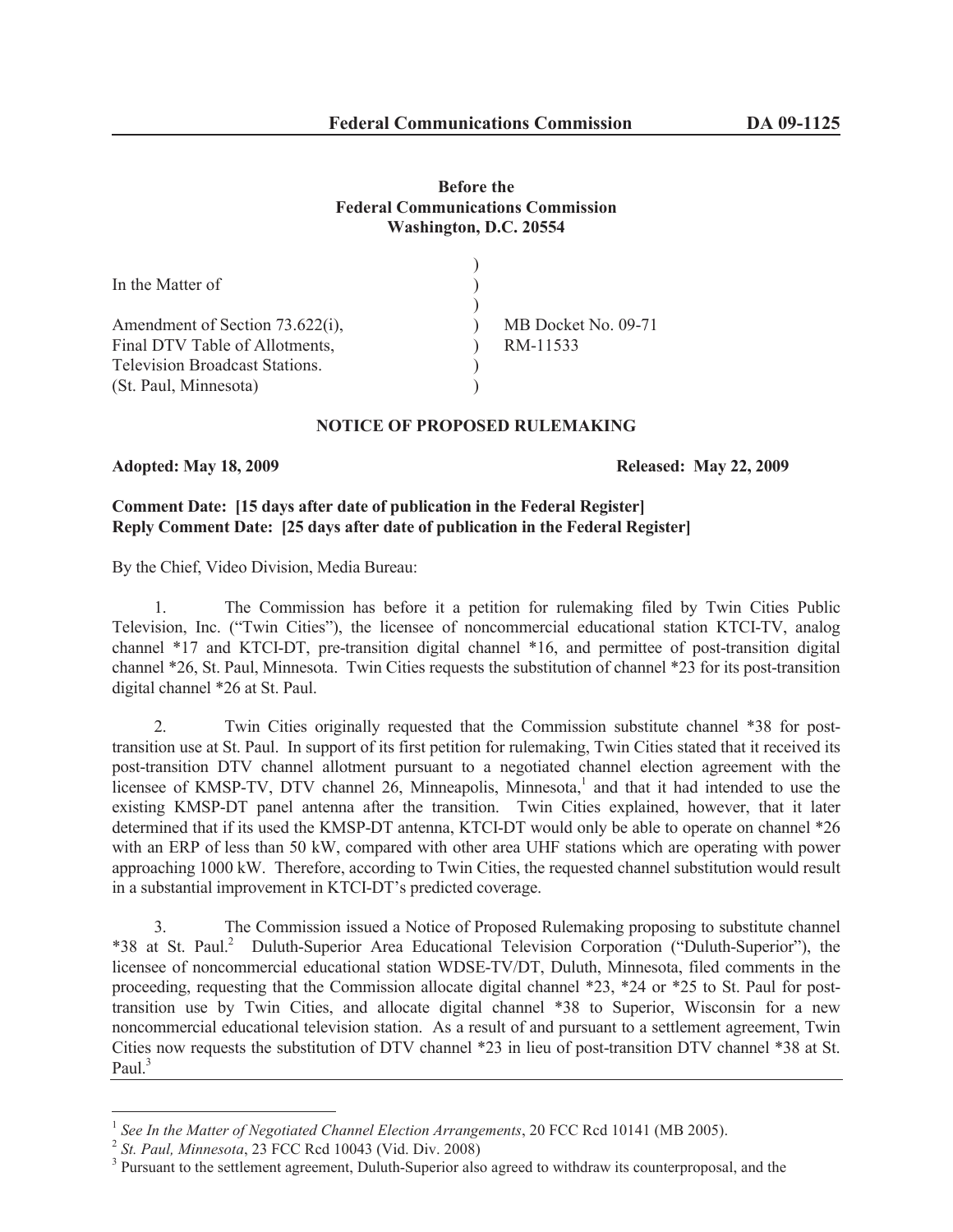4. We believe that Twin Cities' proposal warrants consideration. DTV channel \*23 can be substituted for DTV channel \*26 at St. Paul, Minnesota, as proposed, in compliance with the principal community coverage requirements of Section 73.625(a) of the Commission's rules,  $4$  at coordinates 45-03-30 N. and 93-07-27 W. In addition, we find that this channel change meets the technical requirements set forth in Sections 73.616 and 73.623 of the Commission's rules.<sup>5</sup> We propose to substitute DTV channel \*23 for post-transition DTV channel \*26 for station KTCI-DT at St. Paul with the following specifications:

| State and City      |       | DTV Channel DTV Power (kW) | Antenna HAAT (m) |
|---------------------|-------|----------------------------|------------------|
| St. Paul, Minnesota | $*23$ | 700                        | 412.9            |

5. Accordingly, we seek comments on the proposed amendment of the DTV Table of Allotments, Section 73.622(i) of the Commission's rules,<sup>6</sup> for the community listed below, to read as follows:

#### Channel No.

| <b>City and State</b> | Present        | Proposed           |
|-----------------------|----------------|--------------------|
|                       |                |                    |
| St. Paul, Minnesota   | $*26, *34, 35$ | $*23$ , $*34$ , 35 |

6. The Commission's authority to institute rule making proceedings, showings required, cutoff procedures, and filing requirements are contained in the attached Appendix and are incorporated by reference herein. In addition, when the Commission lifted the freeze on the filing of DTV maximization applications and petitions for digital channel substitutions, $\overline{a}$  it announced that until the end of the statutory DTV transition, mutually-exclusive applicants would be provided a 30-day period of time, from the date of a public notice identifying mutually-exclusive proposals, to resolve their mutual-exclusivity via engineering amendment or settlement, rather than the 90-day period afforded by Section  $73.623(h)$  of the rules.<sup>8</sup> Similarly, we will also shorten the settlement period for rulemaking petitions and mutually-exclusive maximization applications. If we receive a maximization application on or before the date for filing initial comments in this proceeding, which proposes a facility which is mutually-exclusive with the proposal set forth herein, we will issue a public notice and the parties will have 30 days within which to resolve their mutual-exclusivity. If the parties resolve their mutual-exclusivity, we will complete the rulemaking process by issuing the appropriate order. If the parties are unable to resolve their mutual-exclusivity, we will terminate this proceeding and dismiss the maximization application.

7. Pursuant to Sections 1.415 and 1.419 of the Commission's rules, interested parties may file comments on or before [15 days after publication in the Federal Register] and reply comments on or before [25 days after publication in the Federal Register], and are advised to read the Appendix for the proper procedures. Comments should be filed with the Federal Communications Commission, Office of the

rulemaking proceeding initiated pursuant to the first petition has now been terminated.

 $4$  47 C.F.R. § 73.625(a).

<sup>5</sup> 47 C.F.R. §§ 73.616, 73.623.

 $6$  47 C.F.R. § 73.622(i).

<sup>7</sup> *See* Commission Lifts the Freeze on the Filing of Maximization Applications and Petitions for Digital Channel Substitutions, Effective Immediately, 23 FCC Rcd 8330 (MB 2008).

 $847$  C.F.R. § 73.623(h)(3).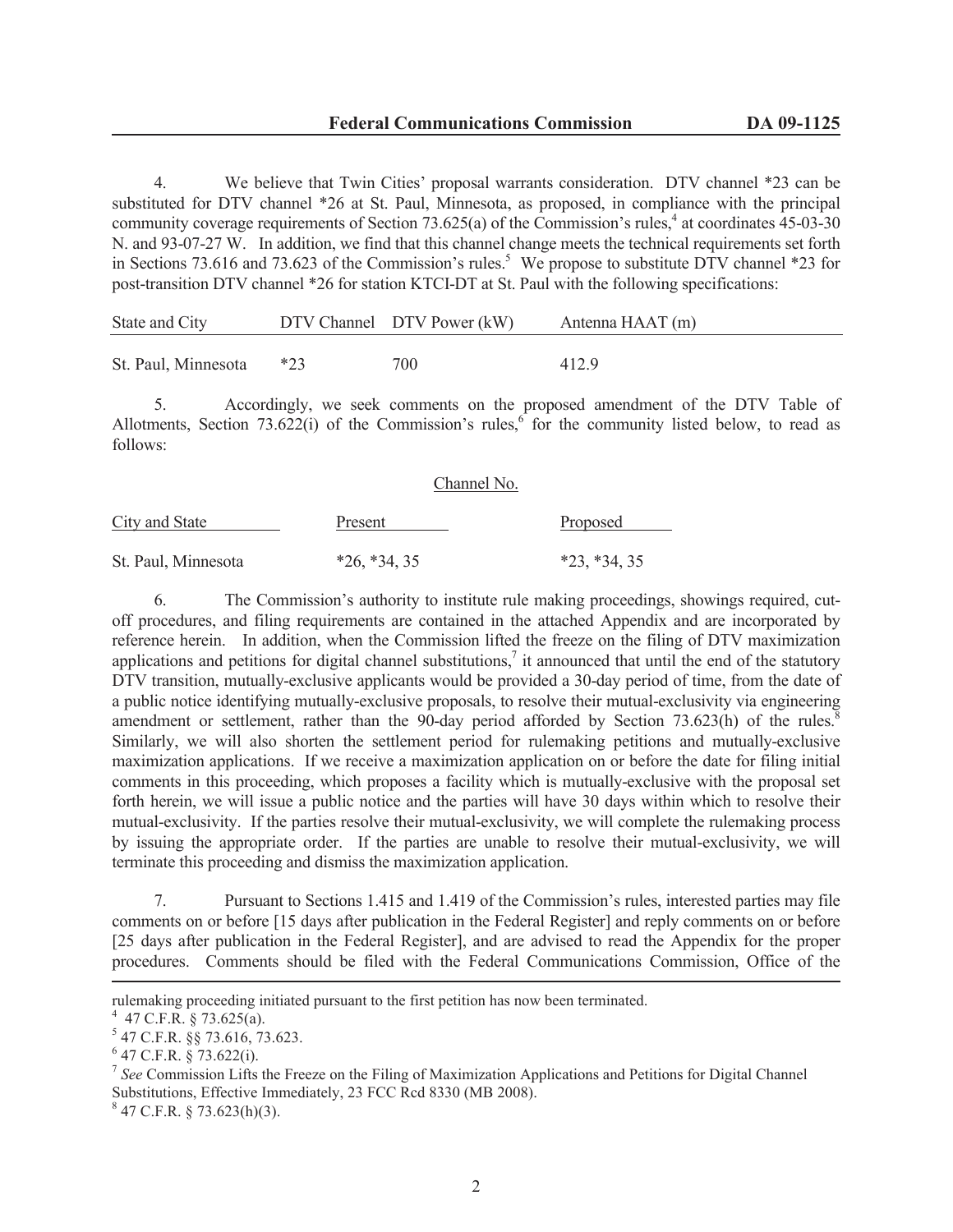Secretary, 445 12th Street, S.W., Washington, D.C. 20554. Additionally, a copy of such comments should be served on the petitioner, or its counsel or consultant, as follows:

Lawrence Miller, Esq. Schwartz, Woods & Miller Suite 610, The Lion Building 1233  $20<sup>th</sup>$  Street, N.W. Washington, D.C. 20036-7322

8. Parties must file an original and four copies of each filing. Filings can be sent by hand or messenger delivery, by commercial overnight courier, or by first-class or overnight U.S. Postal Service mail (although we continue to experience delays in receiving U.S. Postal Service mail). The Commission's contractor, Natek, Inc., will receive hand-delivered or messenger-delivered paper filings for the Commission's Secretary at 236 Massachusetts Avenue, N.E., Suite 110, Washington, D.C. 20002. The filing hours at this location are 8:00 a.m. to 7:00 p.m. All hand deliveries must be held together with rubber bands or fasteners. Any envelopes must be disposed of before entering the building. Commercial overnight mail (other than U.S. Postal Service Express Mail or Priority Mail) must be sent to 9300 East Hampton Drive, Capitol Heights, Maryland 20743. U.S. Postal Service first-class mail, Express Mail, and Priority Mail should be addressed to 445 12th Street, S.W., Washington, D.C. 20554. All filings must be addressed to Marlene H. Dortch, Secretary, Federal Communications Commission, Office of the Secretary. Any filing that is not addressed to the Office of the Secretary will be treated as filed on the day it is received in the Office of the Secretary.<sup>9</sup> Accordingly, failure to follow the specified requirements may result in the treatment of a filing as untimely.

9. The Commission has determined that the relevant provisions of the Regulatory Flexibility Act of 1980 do not apply to a rule making proceeding to amend the DTV Table of Allotments, Section 73.622(i). This document does not contain proposed information collection requirements subject to the Paperwork Reduction Act of 1995, Public Law 104-13. In addition, therefore, it does not contain any proposed information collection burden "for small business concerns with fewer than 25 employees," pursuant to the Small Business Paperwork Relief Act of 2002, Public Law 107-198, § 3506(c)(4).

10. For further information concerning the proceeding listed above, contact Joyce L. Bernstein, Media Bureau, (202) 418-1600. For purposes of this restricted notice and comment rule making proceeding, members of the public are advised that no *ex parte* presentations are permitted from the time the Commission adopts a Notice of Proposed Rule Making until the proceeding has been decided and such decision in the applicable docket is no longer subject to reconsideration by the Commission or review by any court. An *ex parte* presentation is not prohibited if specifically requested by the Commission or staff for the clarification or adduction of evidence or resolution of issues in the proceeding. However, any new written information elicited from such a request or any summary of any new information shall be served by the person making the presentation upon the other parties to the proceeding in a particular docket unless the Commission specifically waives this service requirement. Any comment which has not been served on the petitioner constitutes an *ex parte* presentation and shall not be considered in the proceeding. Any reply comment which has not been served on the person(s) who filed the comment, to which the reply is directed, constitutes an *ex parte* presentation and shall not be considered in the proceeding.

<sup>9</sup> *See* 47 C.F.R. § 1.7.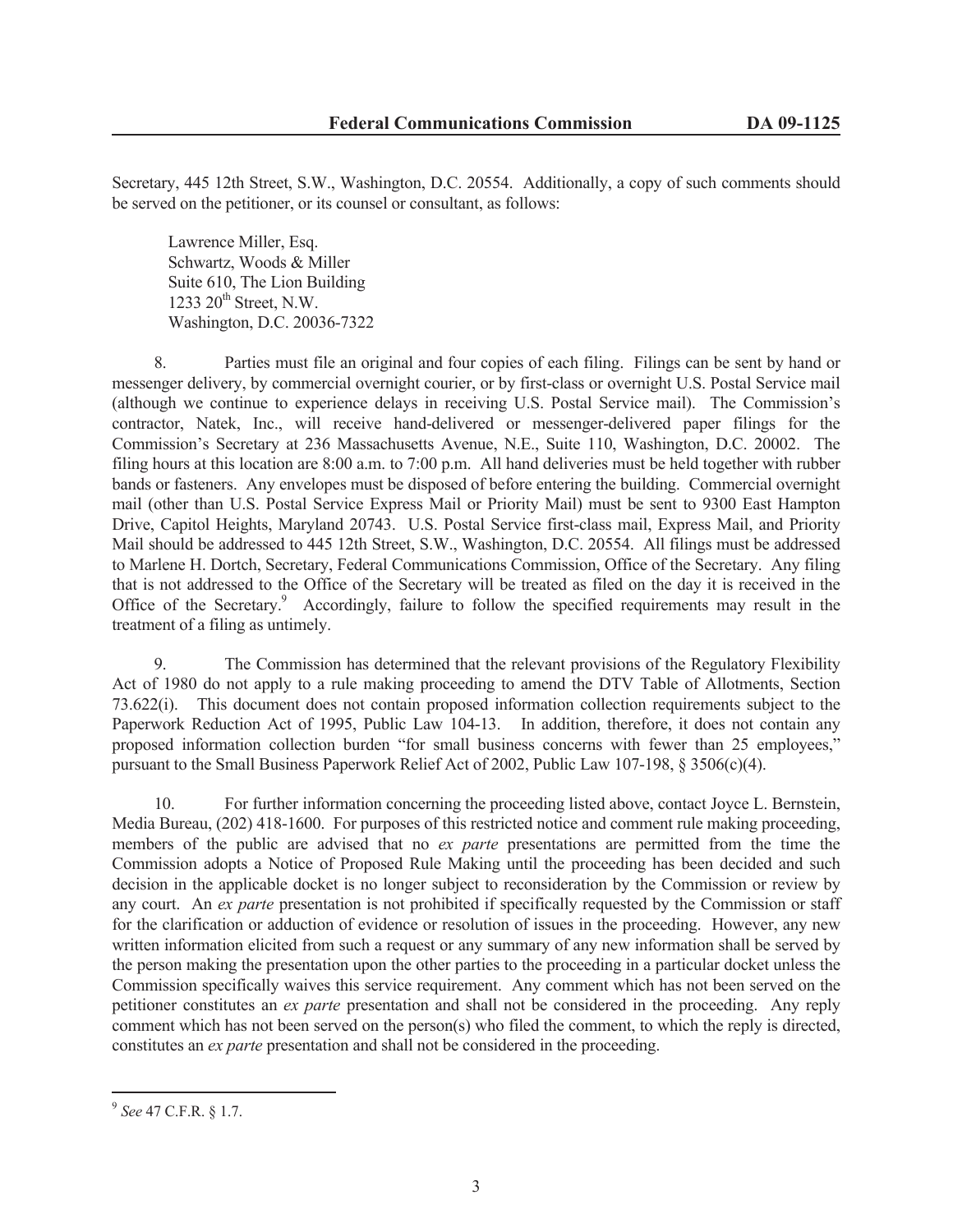# FEDERAL COMMUNICATIONS COMMISSION

Barbara A. Kreisman Chief, Video Division Media Bureau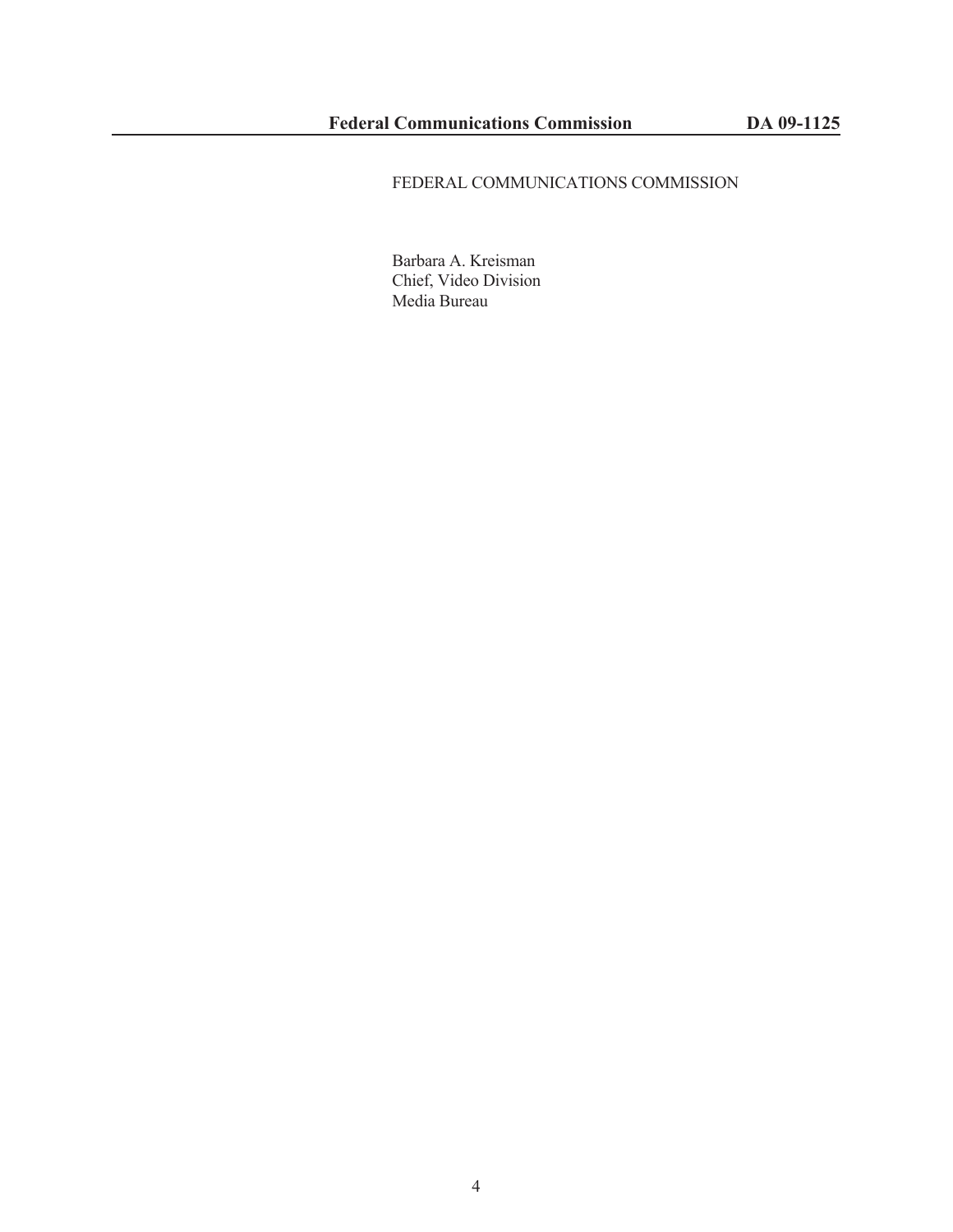## **APPENDIX**

1. Pursuant to authority found in 47 U.S.C. Sections  $4(i)$ ,  $5(c)(1)$ ,  $303(g)$  and  $(r)$ , and  $307(b)$ of the Communications Act of 1934, as amended, and 47 C.F.R. Sections 0.61, 0.204(b) and 0.283, IT IS PROPOSED TO AMEND the DTV Table of Allotments, 47 C.F.R. Section 73.622(i), as set forth in the *Notice of Proposed Rule Making* to which this *Appendix* is attached.

2. Showings Required. Comments are invited on the proposal(s) discussed in the *Notice of Proposed Rule Making* to which this *Appendix* is attached. Proponent(s) will be expected to answer whatever questions are presented in initial comments. The proponent of a proposed allotment is also expected to file comments even if it only resubmits or incorporates by reference its former pleadings. It should also restate its present intention to apply for the channel if it is allotted and, if authorized, to build a station promptly. Failure to file may lead to denial of the request.

3. Cut-off protection. The following procedures will govern the consideration of the filings in this proceeding;

(a) Counterproposals advanced in this proceeding itself will be considered, if advanced in initial comments, so that parties may comment on them in reply comments. They will not be considered if advanced in reply comments. (See Section 1.420(d) of the Commission's Rules.) Because the Commission has not yet lifted its freeze on the filing of petitions for rulemaking to establish new DTV channel allotments and for changes in community of license, $10$  we will not consider counterproposals which propose new allotments or changes in community of license.

(b) With respect to petitions for rule making which conflict with the proposal in this Notice, they will be considered as comments in the proceeding, and Public Notice to this effect will be given as long as they are filed before the date for filing initial comments herein. If they are filed later than that, they will not be considered in connection with the decision in this docket.

(c) The filing of a counterproposal may lead the Commission to allot a different channel than was requested for any of the communities involved.

4. Comments and Reply Comments; service. Pursuant to applicable procedures set out in 47 C.F.R. Sections 1.415 and 1.420, interested parties may file comments and reply comments on or before the dates set forth in the *Notice of Proposed Rule Making* to which this *Appendix* is attached. All submissions by parties to this proceeding or by persons acting on behalf of such parties must be made in written comments, reply comments, or other appropriate pleadings. The person filing the comments shall serve comments on the petitioners. Reply comments shall be served on the person(s) who filed comments to which the reply is directed. A certificate of service shall accompany such comments and reply comments (*see* 47 C.F.R. Section 1.420(a), (b) and (c)). Comments should be filed with the Secretary, Federal Communications Commission, Washington, D.C. 20554.

5. Number of Copies. In accordance with the provisions of 47 C.F.R. Section 1.420, an original and four copies of all comments, reply comments, pleadings, briefs, or other documents shall be

<sup>&</sup>lt;sup>10</sup> *See* Public Notice, "Freeze on the Filing of Certain TV and DTV Requests for Allotment or Service Area Changes," 19 FCC Rcd 14810 (MB 2004).